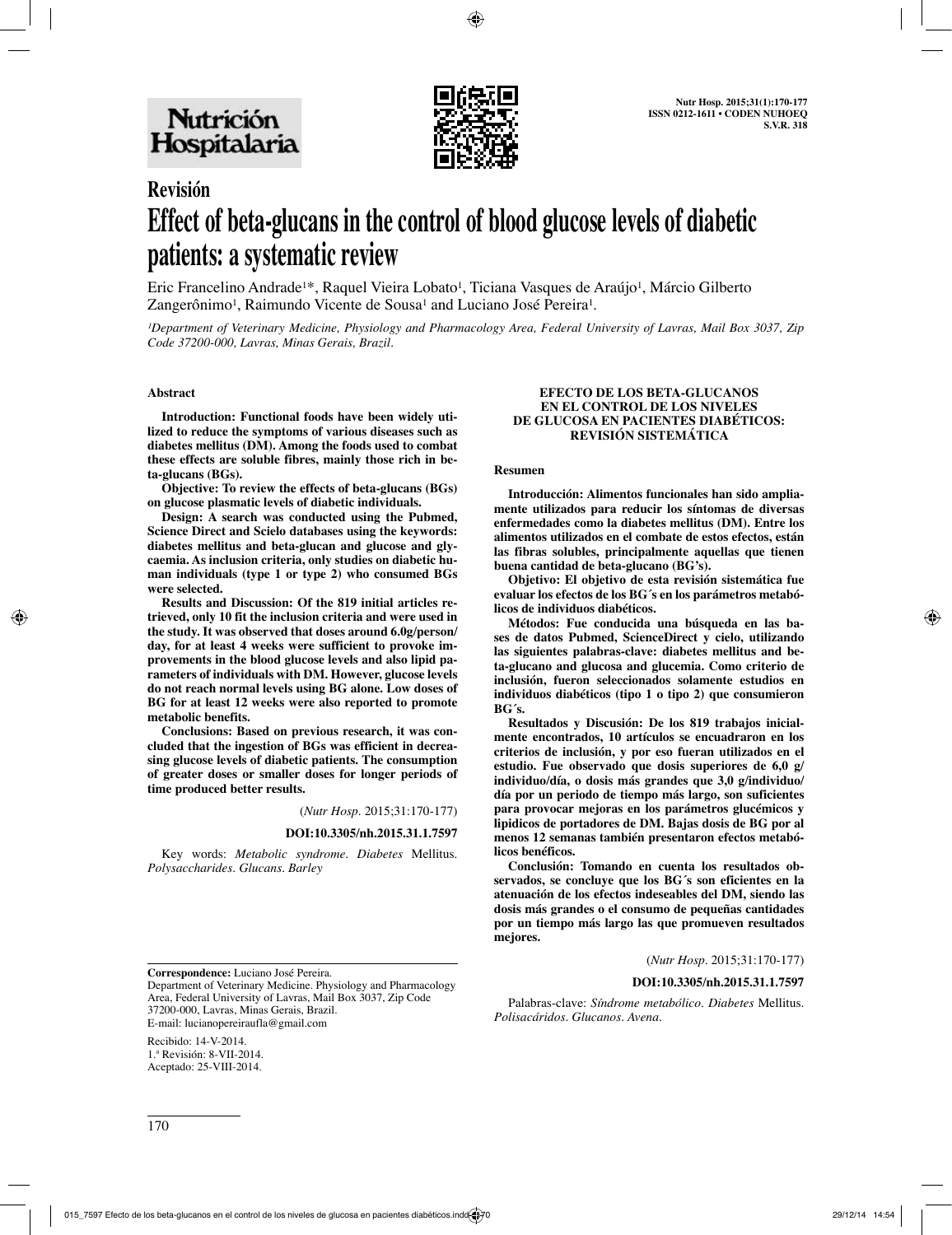## **Introduction**

Diabetes mellitus (DM) is a metabolic disorder caused by a deficiency in producing insulin or inefficient action of this hormone, which leads to chronic hyperglycaemia and other disorders such as vascular alterations, myocardic infarction, nephropathies, retinopathies, and neuropathies<sup>1</sup>. It is estimated that  $5\%$  of all deaths worldwide are resulted from diabetes complications2 , and by the year of 2030 there will be more than 366 millions of diabetic people in the world<sup>3</sup>.

Conventional treatment of diabetes involves the use of insulin or hypoglycemic agents<sup>4</sup>. However, frequently the use of medications is expensive and involves side effects<sup>5</sup>. As a result, various researchers have investigated non-pharmacological forms of treatment, such as physical activity $6,7$  and functional foods8,9, in order to prevent and mitigate the harmful effects of diabetes.

The ingestion of foods with a low glycaemic index is a helpful alternative in controlling diabetes<sup>10</sup>. Important among these foods are those rich in fibre, especially those with a high level of beta-glucans $11$ . Beta-glucans (BGs) are non-starch polysaccharides present in grains like oats, rye and barley, as well as mushrooms, yeast and some grasses $12,13$ . Studies have suggested that foods containing BGs have anti-diabetic effects<sup>8,10,11</sup>. These fibres seem to form a barrier in the small intestine which prevents glucose and other nutrients absorption, reducing consequently the glycaemia, insulinaemia14 and also cholesterol serum lev $els<sup>12</sup>$ . Furthermore, it is hypothesized that BGs may act in activating metabolic pathways through PI3K/Akt, which plays a key role in the pathogenesis of diabetes $^{15}$ .

Studies assessing the effects of BGs in individuals who are likely to develop metabolic syndrome are frequent $16-18$ , but the evidence of consuming these fibres to improve glycaemia, HbA1c, insulin levels and lipid profile in individuals with type 1 or 2 DM is not well established.

Therefore, considering the potential of BGs in attenuating the negative effects of DM, the objective of this systematic review was to evaluate the effects of this type of fibre on blood glucose control of diabetic individuals.

## **Design**

#### *Research Strategy*

In November 2013 we conducted an electronic search on the Pubmed database (http://www.ncbi. nlm.nih.gov) using the following keywords: diabetes mellitus and beta-glucan, beta-glucan and glycaemia, diabetes mellitus and beta-glucan, and beta-glucan and glucose. To confirm the results and obtain complementary studies, a similar methodology was utilized in the ScienceDirect (http://www.sciencedirect.com) and Scielo databases (http://www.scielo.org/php/index. php), using the same keywords in English.

## *Selection of Studies*

We selected studies which used BGs in the diets of individuals with type 1 or type 2 DM. We opted to select only studies that were conducted on humans with *diabetes mellitus*. There were no restrictions on the way in which the BGs were introduced into the diet, whether mixed into other foods or administered in their pure form. Furthermore, there were no restrictions on the dosage used, experimental period, sample size, language and/or date when the article was published.

Three researchers conducted the searches separately so that later the selected studies could be checked for conformity with the inclusion criteria. In cases of deviation among the selected items, all of the criteria were reviewed and discussed.

## *Quality Criteria*

Quality criteria were adapted from other systematic reviews<sup>19,20</sup> and in the instrument proposed by Jadad<sup>21.</sup> The adopted parameters were:

Randomized studies: experiments where the diets or the groups were randomized received a score of 2, while non-randomized experiments, or studies in which this fact was not clearly described in the text, received a score of 1.

Blind evaluation: Double or single blind studies received a score of 2, while articles without blind evaluations, or where this fact was not clearly described in the text, received a score of 1.

Control group: papers which related the use of control group, whether in the form of a control diet or a control group of individuals (non-diabetic individuals) received a score of 2, and those which did not report the use of a control group or did not clearly cite this in the text received a score of 1.

Placebo: studies using placebo diets received a score of 2, and studies which did not use or did not clearly describe use of placebos received a score of 1.

Questions about dietary habits: articles which described the use of a questionnaire or interview with a nutritionist received a score of 2, while those which did not describe the use of a questionnaire received a 1.

Additional variables: articles which evaluated only glycaemia and/or glycosylated haemoglobin (HbA1c) and insulin levels received a score of 1; those which evaluated further variables such as total cholesterol, LDL-c, HDL-c, apolipoproteins, PPAR-γ, etc. received a score of 2 (Table I).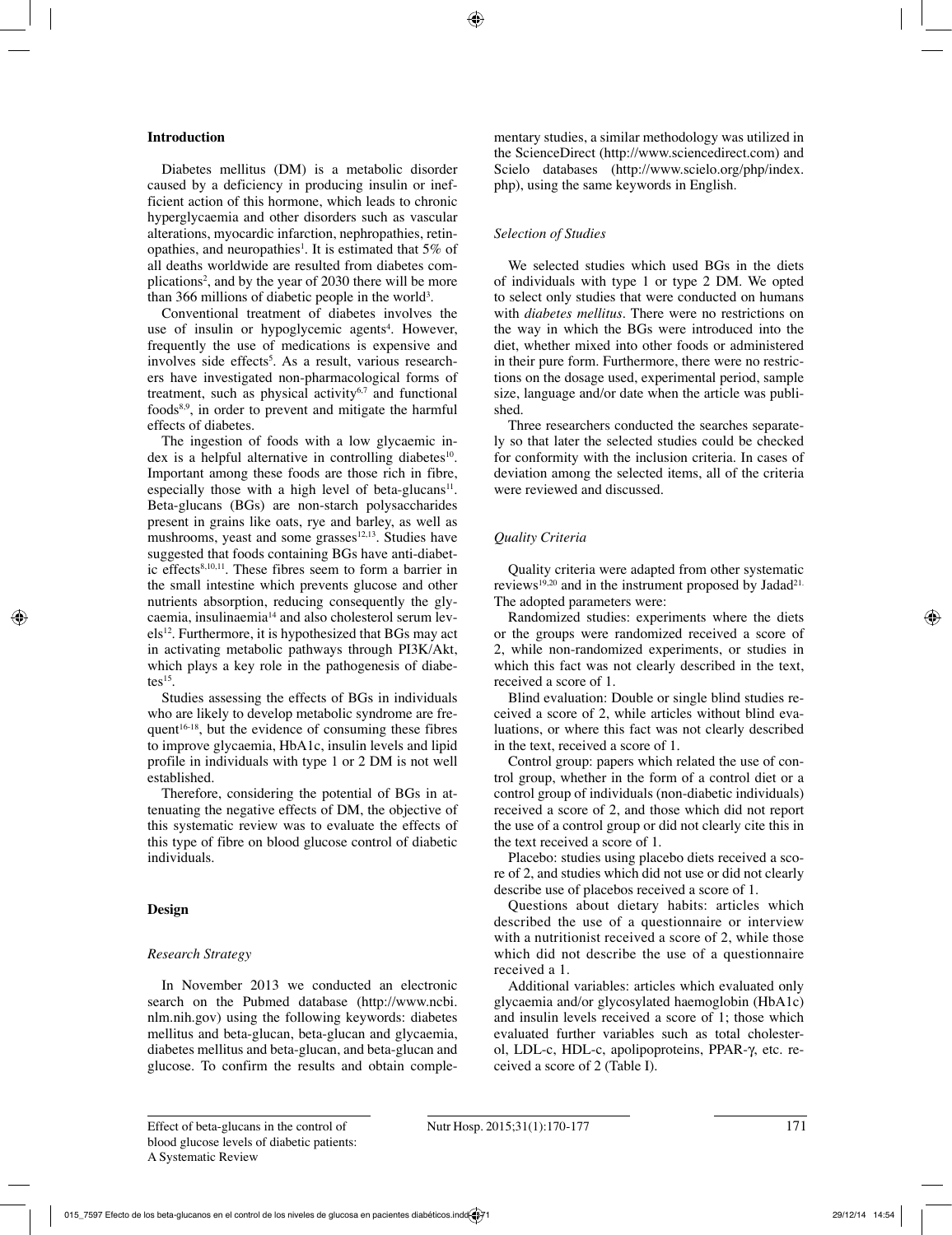| <b>Tabla I</b><br>Scores for evaluation criteria |                             |   |              |   |                |                  |              |  |
|--------------------------------------------------|-----------------------------|---|--------------|---|----------------|------------------|--------------|--|
| Authors                                          | $\boldsymbol{A}$            | B | $\mathcal C$ | D | E              | $\boldsymbol{F}$ | <b>Total</b> |  |
| Cugnet-Anceau et al. <sup>8</sup>                | 2                           | 2 | 2            | 2 | $\overline{c}$ | $\overline{c}$   | 12           |  |
| Liatis et al. <sup>12</sup>                      | $\mathcal{D}_{\mathcal{L}}$ | 2 | 2            |   |                | 2                | 10           |  |
| Reyna et al. <sup>14</sup>                       |                             |   | 2            |   | 2              | $\mathfrak{D}$   | 10           |  |
| Kabir et al. <sup>10</sup>                       |                             |   |              |   |                |                  | 9            |  |
| Pick et al. <sup>28</sup>                        |                             |   |              |   |                | 2                | 9            |  |
| Jenkins et al. <sup>11</sup>                     |                             |   |              |   | 2              |                  | 8            |  |
| Braaten et al. <sup>23</sup>                     |                             |   |              |   | 2              |                  | 8            |  |
| Tapola et al. <sup>27</sup>                      |                             |   | 2            |   |                |                  | 8            |  |
| Rami et al. <sup>22</sup>                        |                             |   |              |   |                |                  |              |  |
| Tappy et al. <sup>26</sup>                       |                             |   |              |   |                |                  |              |  |

(A) Randomized studies: 2 points; non-randomized studies: 1 point. (B) Blind evaluation: 2 points; absence of blind evaluation: 1 point. (C) Control group: 2 points; absence of control group: 1 point. (D) Use of placebos: 2 points; lack of placebos: 1 point. (E) Questionnaires about dietary habits: 2 points; non-use of questionnaires: 1 point. (F) Analysis of glycaemia and/or HbA1c and insulin levels: 1point; additional variables such as total cholesterol, LDL-c, HDL-c, apolipoproteins, PPAR-γ, etc.: 2points.

According to the adopted criteria, the maximum possible score was 12 points. Other parameters such as age, sex, experimental period, dose of BGs, and type of diabetes, among others, did not earn points but were used for descriptive purposes in order to contribute to the discussion.

sen for this review. The search using the ScienceDirect database yielded 668 articles. However, no additional articles were selected. Scielo database search did not retrieve any article. Therefore, 10 articles were used in this review (Figure 1). Out of the selected articles, 9 (90.0%) used only in-

dividuals with type 2 DM in their samples. In all studies, the age of the study participants varied from 11 to 66 years, and the minimum sample number was eight volunteers, while the maximum was 53. In 70% of the studies, interviews were conducted by nutritionists to evaluate participants' dietary profiles before and du-

## **Results**

The bibliographic survey conducted on PubMed database yielded 151 articles, and 10 of these were cho-



*Fig. 1.—Flowchart of the article search process using the keywords "diabetes mellitus" and "beta-glucan" and "glycaemia" and "glucose" and "human".*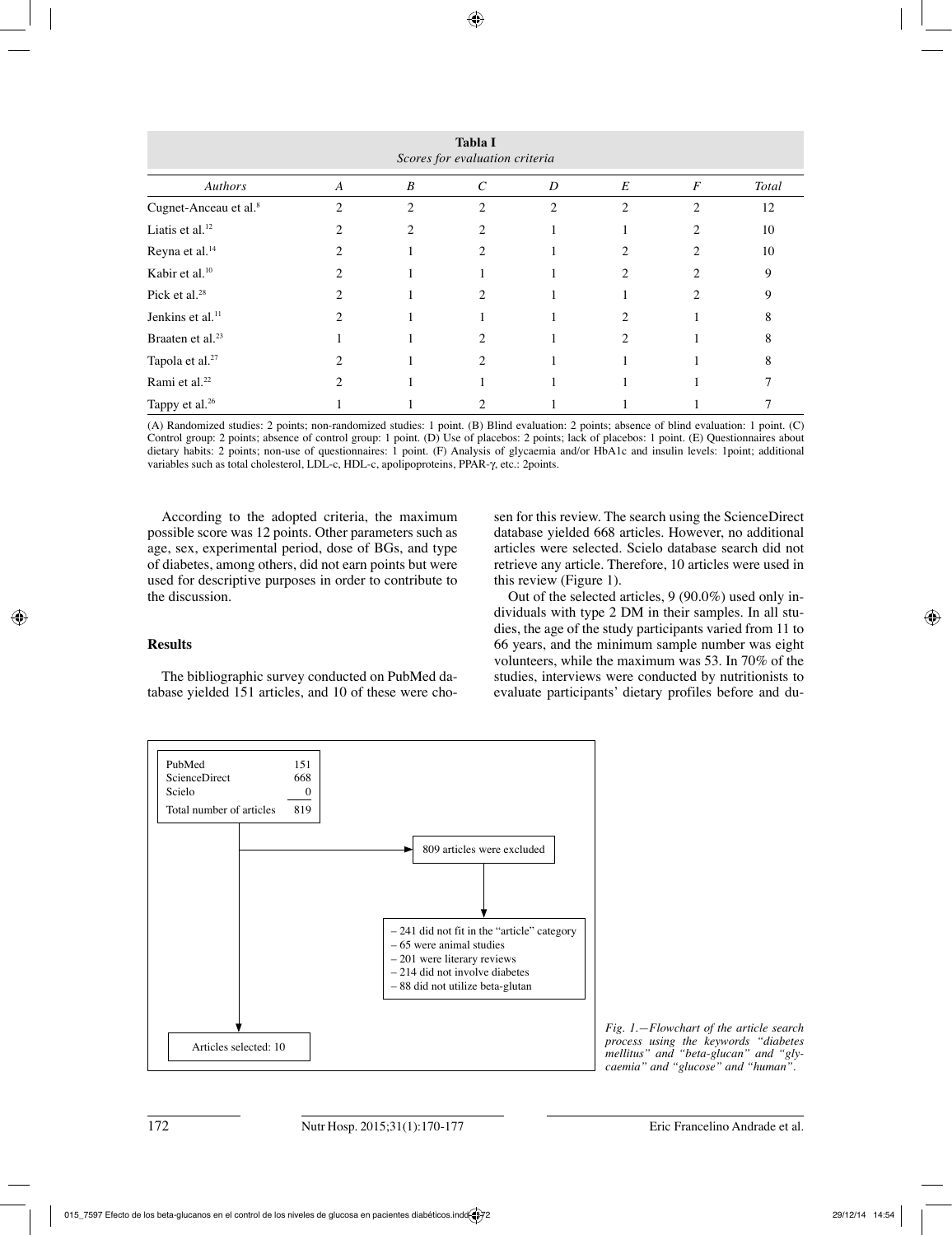ring the experimental period. The most common methodological difficulties were blinding and the use of placebo diet.

As for use of BGs in the diet, the minimal dose described was 1.8 g/person/day<sup>22</sup>, while the maximum was 9.4 g/person/day<sup>23</sup>, and in all the studies the BGs were derived from oats. The experimental meals with BGs were consumed in different formulations; the majority of them were in the form of breakfast cereals or baked goods (Table II). In 50% of the studies the experimental meals were consumed in the morning, 10% at lunch or dinner, and in 30% of the studies the time of consumption was not stipulated or not described. The parameters which were frequently assessed were glycaemia, HbA1c, total cholesterol, HDL, and LDL. Insulin levels were evaluated in 30% of the articles. The principal methodological characteristics of the selected articles are presented in Table II.

## **Discussion**

Systematic reviews generally use pre-defined methods to conduct a wide bibliographic study in order to allow the definition of an evidence of a modality of treatment for a specific disease. The present review was conducted to determine the effectiveness of BGs in reducing blood glucose levels in patients with DM, as well as to determine the most effective dose needed to obtain these results. In order to avoid excluding any articles, a careful review was conducted by the authors. Nevertheless, due to variations in the titles, indexing, and keywords, it is possible that some articles may not have appeared in the results.

Despite the fact that articles existed which studied the efficacy of fibre in mitigating the effects of diabe $tes^{24,25}$ , for the present study we selected only articles which mentioned specific quantities of BGs. We also stress that the criteria which evaluated methodological quality were defined based on previous studies $19-21$  and the authors' experiences. Controlled blind randomized studies receive high scores because of their methodological quality and level of evidence. According to the results of the present review, doses of BGs below 3.5 g/person/day were not significant in reducing glycaemia<sup>2,8</sup> and glycosylated haemoglobin<sup>10</sup> in diabetic individuals. This finding corroborates previous report from the European Food Safety Authority<sup>26</sup> stating that the claim of reduction of post-prandial glycaemic response may be used only for food which contains at least 4 g of beta-glucans from oats or barley for each 30 g of available carbohydrates in a quantified portion as part of the meal. However, the present results suggested that doses above 6.0 g/person/day were more efficient to reduce glycaemia and insulinaemia<sup>27,28</sup>. Moreover, the duration of consumption was a determining factor in the efficacy of this substance against these parameters. A 12-week period of daily ingestion of a dose of 3.0 g/person provoked a 46% reduction of

|                                 | Principal effects of BGs                                        | $\downarrow$ postprandial PG and PI.                                                   | $\downarrow$ TG                                                                                                                                                                                                     |  |  |  |  |
|---------------------------------|-----------------------------------------------------------------|----------------------------------------------------------------------------------------|---------------------------------------------------------------------------------------------------------------------------------------------------------------------------------------------------------------------|--|--|--|--|
|                                 | Parameters assessed                                             | Glycaemia and insulin.                                                                 | PG, HDL-c, LDL-c, total cho-<br>lesterol, TG, Apo-B, HbA1c,<br>C-reactive protein.                                                                                                                                  |  |  |  |  |
|                                 | Dose of beta-<br>glucans                                        | 8.8g in oatmeal<br>porridge.                                                           | consumed once<br>3.5g in soup<br>which was<br>per day.                                                                                                                                                              |  |  |  |  |
| Summary of the selected studies | Experimental period                                             | with an interval of at least 3<br>Three sessions of one dose<br>days between sessions. | -experimental group: 8 weeks<br>- control group: 8 weeks con-<br>consuming soup with BGs.<br>suming soup without BGs.<br>Adaptation (both groups):<br>3 weeks consuming soup<br>Experimental Phase:<br>without BGs. |  |  |  |  |
|                                 |                                                                 | CG: 7 men and<br>EG: 7 men and<br>4 women<br>3 women.<br>$\overline{c}$                | 53<br>CG: 24<br>29.<br>.<br>प्र                                                                                                                                                                                     |  |  |  |  |
|                                 | and type of<br>Average age<br>DM.                               | 55 years, with<br>type 2 DM.                                                           | 62 years, with<br>type 2 DM.                                                                                                                                                                                        |  |  |  |  |
|                                 |                                                                 | Yes                                                                                    | Yes                                                                                                                                                                                                                 |  |  |  |  |
|                                 | Author and year Control of participants<br>of publication group | Braaten et al. [23]                                                                    | <b>Cugnet-Anceau</b> et<br>al. [8]                                                                                                                                                                                  |  |  |  |  |

**Tabla II**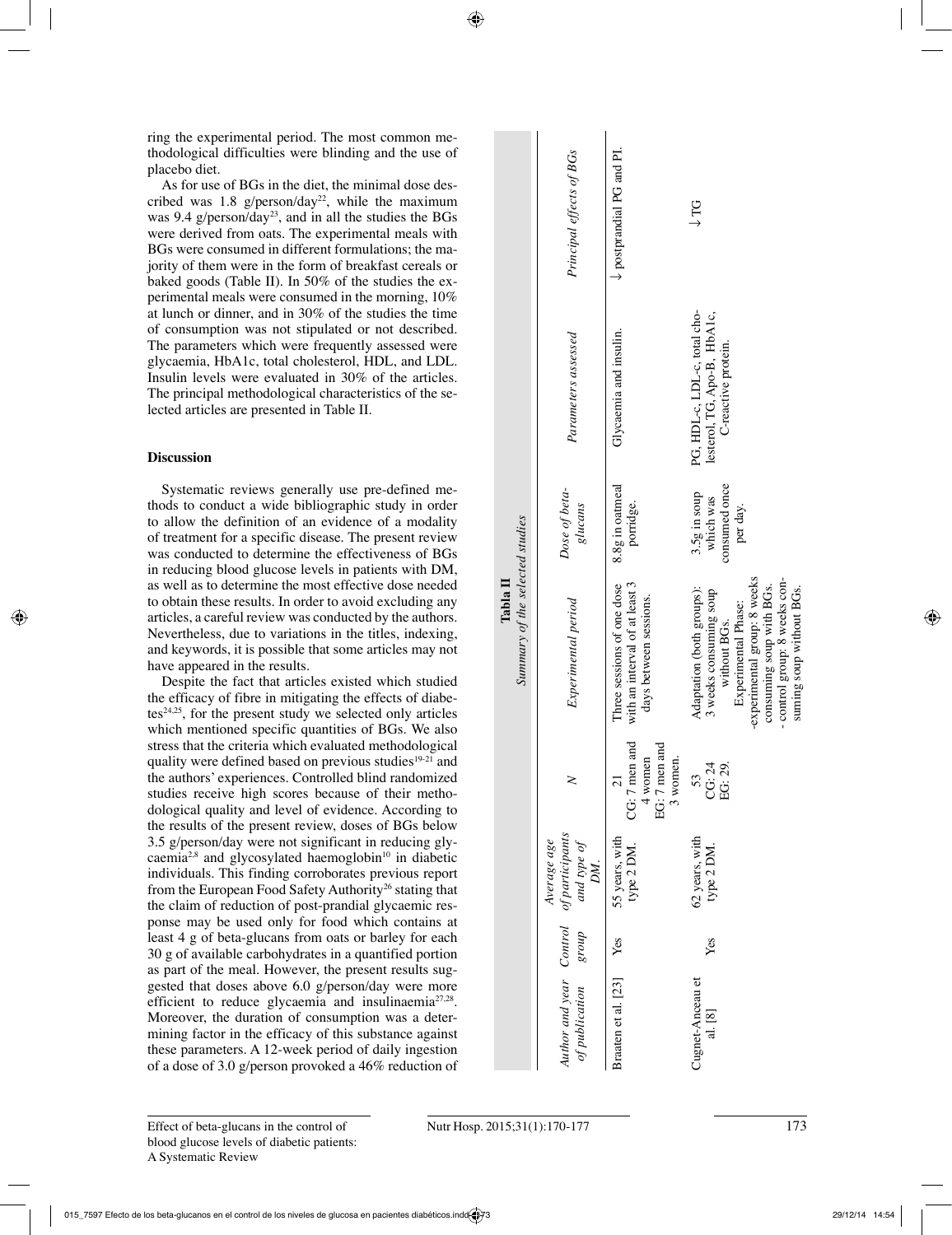| Summary of the selected studies<br>Tabla II (cont) | Principal effects of BGs                             | $\downarrow$ GI ( $>$ concentration of BGs=<br>$\leq$ GD.                                                       | T quantity of RNA-m for leptin<br>↓PG peak, total cholesterol,<br>in abdominal adipose tissue.<br>Apo-B.                                                                                               | fasting PI and and Homa-IR.<br>$\downarrow$ LDL-c, total cholesterol,                                                         | ↓PG and IP curves, LDL-c and<br>total cholesterol.     | No alterations                       | $\downarrow$ BMI, PG, HbA1c.<br>$\uparrow$ HDL          | $\downarrow$ Postprandial PI.<br>$\downarrow$ PG with $\uparrow$ dose of BGs. | ↓ Postprandial PG and PG<br>peak.                           |
|----------------------------------------------------|------------------------------------------------------|-----------------------------------------------------------------------------------------------------------------|--------------------------------------------------------------------------------------------------------------------------------------------------------------------------------------------------------|-------------------------------------------------------------------------------------------------------------------------------|--------------------------------------------------------|--------------------------------------|---------------------------------------------------------|-------------------------------------------------------------------------------|-------------------------------------------------------------|
|                                                    | Parameters assessed                                  | GI, palatability.                                                                                               | cholesterol, TG, free fatty acids,<br>Apo AI and Apo-B, HbA1c, Pe-<br>roxisome Proliferator-activated<br>Receptor $\gamma$ (PPAR $\gamma$ ), leptin, and<br>PG, PI, HDL-c, LDL-c, total<br>CETP mRNAs. | assessment-insulin resistanse<br>PI, Homeostasis model of<br>PG, HbA1c, TG, HDL-c,<br>LDL-c, total cholesterol,<br>(Homa-IR). | PI, fasting PG, HbA1c, total<br>cholesterol and HDL-c. | PG and HbA1c.                        | BMI, PI, HDL-c, LDL-c, total<br>cholesterol, TG, HbA1c. | PG, PI, HbA1c.                                                                | Glucose tolerance test.                                     |
|                                                    | Dose of beta-<br>glucans                             | 6.2g in the form<br>breakfast cereal<br>of a 50g cereal<br>3.7g in 50g of<br>7.3g in 50 g<br>oat bread.<br>bar. | 3g in breakfast<br>cereals and<br>breads.                                                                                                                                                              | 3g in bread.                                                                                                                  | 3g in bread or<br>other baked<br>goods.                | 1.8 g in biscuits<br>or cereal bars. | 5.4g in bread and<br>10g in a biscuit.                  | Four, six or 8.4g<br>in breakfast<br>cereals.                                 | 3.0 g in glucose<br>$9.4; 4.6$ and<br>solutions.            |
|                                                    | Experimental period                                  | Four weeks, consuming a test<br>meal one time per week.                                                         | Two periods of four weeks<br>with 15 days between.                                                                                                                                                     | Three weeks.                                                                                                                  | Two periods of 12 weeks.                               | 12 nights.                           | Four weeks.                                             | Four separate days.                                                           | Five different days (glucose<br>tolerance test on each day) |
|                                                    | $\geq$                                               | $16(10$ men and<br>six women)                                                                                   | 13 men.                                                                                                                                                                                                | CG: 11 men and<br>GE: 23 (12 men<br>and 11 women).<br>seven women.<br>41 volunteers.                                          | Eight.                                                 | 38 (18 boys and<br>20 girls).        | 16 men                                                  | Eight (seven<br>men and one<br>woman).                                        | $12(7$ men and<br>5 women).                                 |
|                                                    | of participants<br>Average age<br>and type of<br>DM. | 61 years, with<br>type 2 DM.                                                                                    | 59 years, with<br>type 2 DM.                                                                                                                                                                           | 63 years, with<br>type 2 DM.                                                                                                  | 45 years, with<br>type 2 DM.                           | 11 years, with<br>type 1 DM.         | 50 years, with<br>type 2 DM.                            | 56 years, with<br>type 2 DM.                                                  | 66 years with<br>type 2 DM.                                 |
|                                                    | Control<br>dno.18                                    | $\sum_{i=1}^{n}$                                                                                                | $\overline{\mathsf{x}}$                                                                                                                                                                                | Yes                                                                                                                           | Yes                                                    | $\sum_{i=1}^{n}$                     | Yes                                                     | Control<br>meal.                                                              | Control<br>meal                                             |
|                                                    | Author and year<br>of publication                    | Jenkins et al. [11]                                                                                             | Kabir et al. [10]                                                                                                                                                                                      | Liatis et al. [12]                                                                                                            | Pick et al. [28]                                       | Rami et al. [22]                     | Reyna et al. [14]                                       | Tappy et al. [26]                                                             | Tapola et al. [27]                                          |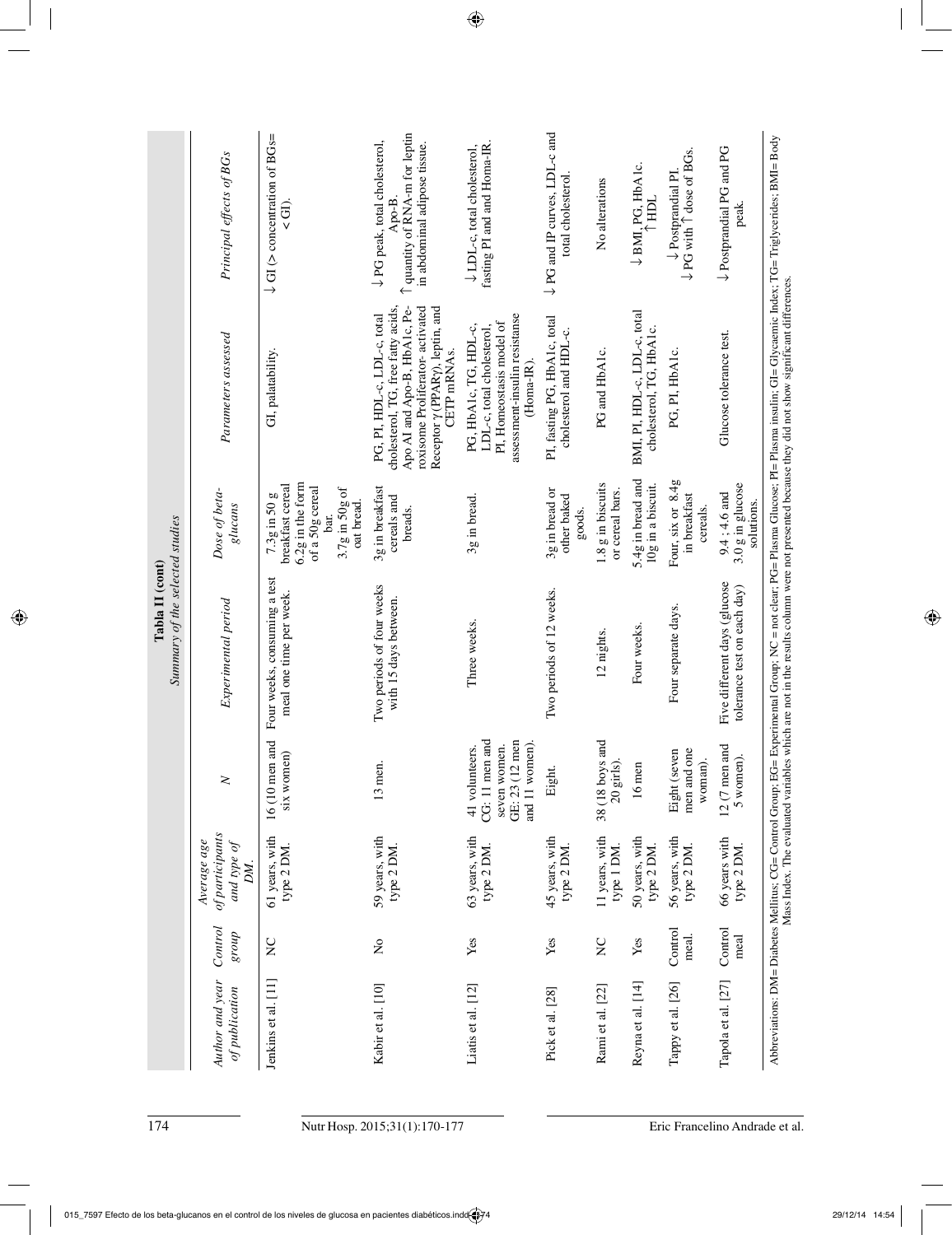glycaemia in relation to the control group<sup>29</sup>, while the same dose ingested for four weeks<sup>10</sup> or 3.5 g/person/ day for eight weeks were not effective8 . A possible mechanism to explain the reduction of glycaemia through consumption of BGs is the fact that this substance creates a gelatinous layer in the intestine that reduces the absorption of carbohydrates by the enterocytes $14$ . These fibers promote the formation of soluble viscous solutions which slow the gastric emptying rate decreasing digestion and absorption of nutrients. Thus, how higher the layer, lowest is the glucose uptake $30$ , and this fact explains why studies evaluating small dose did not show significant reduction in glucose blood level. In addition, short-chain fatty acids resulting from the anaerobic bacterial fermentation of BG's in the colon may be related to the maintenance of glucose and insulin balance<sup>31</sup>. It is also reported in experiments using rats that short chain fatty acids, such as acetate, proprionate and butyrate can enhance the expression of GLUT-4 via PPAR gamma in muscle fibers and adipocytes, increasing glucose uptake and consequently decreasing blood glucose<sup>31</sup>.

The influence of fibrous foods with elevated doses of BGs on reducing fasting hypoglycaemia episodes were also reported in the literature<sup>32</sup>. Doses of 8.8 g/ person modulated the increase of insulin and glycaemia in the first 40 minutes of the glycaemic test in individuals with type 2 DM, while for 150 and 180 minutes, this dosage caused glucose levels to remain higher in comparison with the control group<sup>27</sup>. However, consumption of night-time snacks containing 1.8 grams of BGs did not produce effects on hypoglycaemia in children with type 1  $DM<sup>25</sup>$ . Studies investigating the effects of consumption of BGs by human patients with DM type 1 are scarce. Only one study was retrieved in the present search based on the employed criteria.

The lack of studies evaluating the effectiveness of the use of BGs in humans with Type 1 DM-insulin dependent patients may be related to the fact that this type of fiber is often used in disorders where there is the presence of obesity<sup>33,34</sup> as is the case with type 2  $diabetes^{16,20}$ . However, some promising results were found in an animal model of type 1 diabetes, showing that there may be benefits on glycemic control, and improvement in antioxidant profile (upregulation of SOD and CAT in liver and kidney), which plays an essential role in alleviating oxidative stress accompanying diabetes<sup>35</sup>. Although it was not the main goal of the present research, it was found that for plasmatic lipoproteins, doses between 3.0 and 6.0 g/person/day for two to four weeks decreased levels of triglycerides<sup>10</sup>, total cholesterol<sup>12,14</sup>, LDL cholesterol<sup>14</sup>, and also caused an increase in HDL-cholesterol<sup>10,14</sup> (Table II). Improved lipid profile due to consumption of BGs is related to the increase in the conversion of cholesterol into bile acids, which promotes the reduction of cholesterol levels in the enterohepatic circulation<sup>36</sup>. Another mechanism was shown by an *in vitro* study, where BGs inhibited the capture of long-chain fatty

acids in intestinal tissue, principally when these substances were present in high concentrations<sup>37</sup>.

Besides, it was observed that the consumption of BGs caused a decrease in body mass in individuals with type 2 diabetes (significant results were observed for ingestion of doses superior to 3g/person/day during a period of at least three weeks)<sup>12,14</sup>. Again, it is suggested that since the fibers cause increased viscosity of the chyme, it slows the gastric emptying, causing the individual to have a satiety feeling leading to the consumption of less energy<sup>38</sup>. Furthermore, it was found that doses between 4 and 6 grams of BG increased levels of pancreatic peptide hormone PYY<sup>33</sup>. This hormone is related to satiety and brain signaling of satisfaction, playing an important role in the control of obesity39.

Another relevant factor to be considered is related to the physicochemical characteristics of this polysaccharide, such as molecular weight, chemical conformation, solubility, viscosity and positioning its ramifications<sup>40</sup>. With respect to the molecular weight, it is considered that BGs with high molecular weight such as those derived from oats have a higher viscosity, which provides additional health benefits (better glycemic control and levels of total cholesterol and LDL-c) compared to fibers with lower molecular weight $30$ . Furthermore, it has been suggested that the functionality of BGs can be altered by their physical-chemical characteristics, whereas the conformation of polysaccharides ß -1,3/1,4 (usually present in the composition from oats) tend to have greater metabolic potential $41$ , while the conformation of  $\beta$  -1,3/1,6 tend to have higher potential immunological<sup>42</sup>. However, both features play metabolic and immune activity<sup>43,44</sup>.

With respect to the immunostimulatory function, it is suggested that high molecular weight BGs from fungi directly activate leukocytes while the lower molecular weight only modulate the response of cells previously stimulated by cytokines<sup>45</sup>. The stimulation of the immune response caused by BGs may be related to its binding on specific receptors that activate macrophages, which triggers various processes such as chemotaxis, macrophage migration, degranulation leading to increased expression of adhesive molecules and adhesion to the endothelium, in addition to increased activity of hydrolytic enzymes, signaling processes that activate other cells and secretion of cytokines<sup>44</sup>. Thus, the consumption of BGs by diabetic patients may play an important role not only for glucose homeostasis as well as on the immune system.

## **Conclusion**

Based on the results observed in the studies which were evaluated in the present review, BGs can be considered effective substances in improving glycaemic and lipid control in individuals with type 2 DM, with higher doses or lower doses for longer periods provi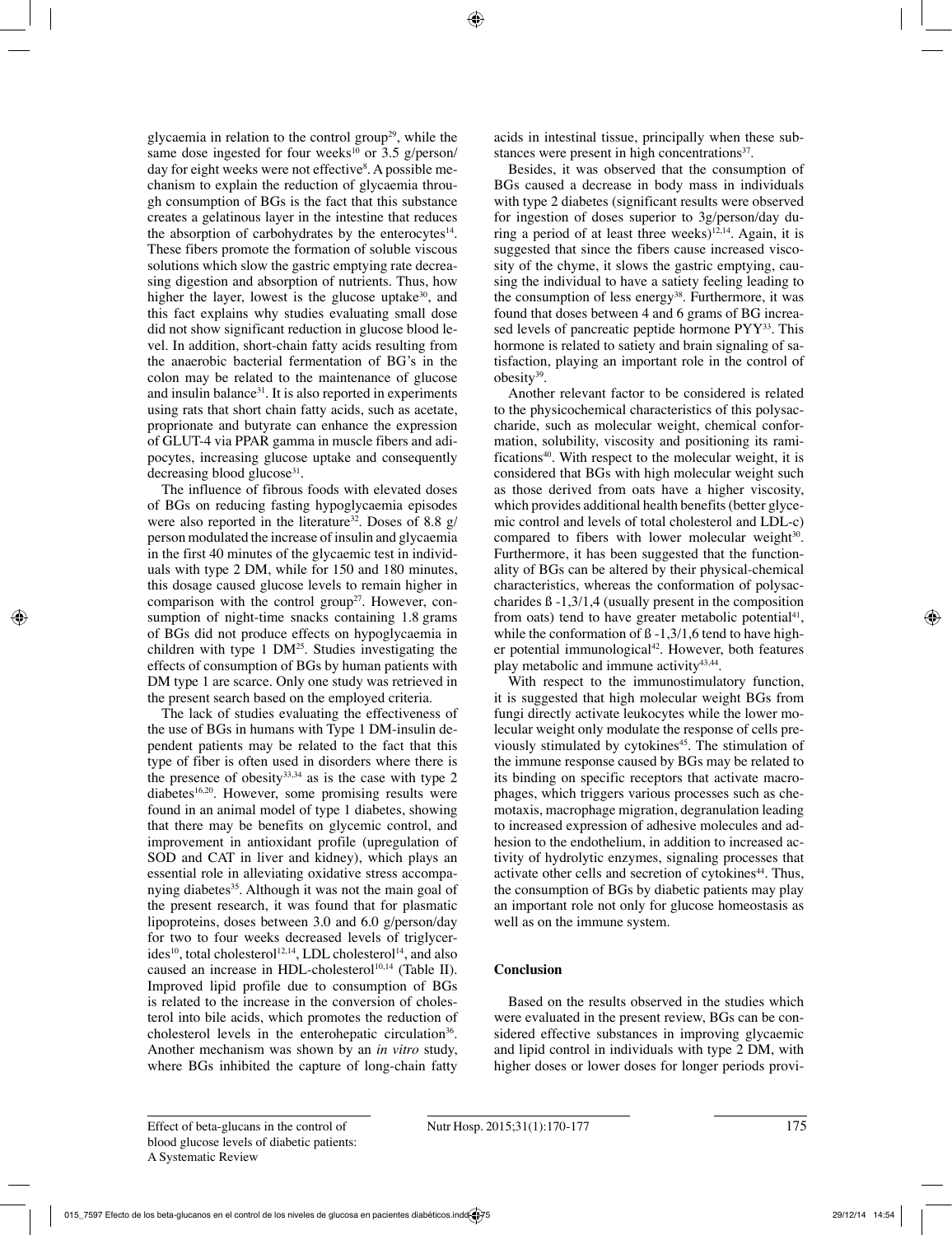ding better results. Out of the 10 studies retrieved, 9 reported metabolic benefits. The only studied which reported absence of effects was conducted in type 1 patients<sup>22</sup>. This fact was expected since as discussed above, most of the effects of BG are more prone in the intestine reducing carbohydrates absorption. However, the effects of these fibres on humans with type 1 DM were not widely studied. It must be considered that it is difficult to evaluate the effects of BGs on those individuals, since they are often dependent on exogen insulin. Thus, it is suggested that studies using adjunctive therapy in patients with diabetes, both type 1 and type 2 BGs associated with the use of other agents as modulators of glucose, for example, regular physical activity, hypoglycemic and even lower doses insulin. Additionally, due to the inexistence of longitudinal studies evaluating the consumption of these substances for years, it cannot be inferred that such consumption will not provoke deleterious effects.

#### **Acknowledgments**

The authors are grateful to Research Support Foundation of the State of Minas Gerais (FAPEMIG APQ-01692-12-12 and PPM00268/14) and the National Council for Scientific and Technological Development (CNPq 481125/2013-2).

#### **References**

- 1. Seino Y, Nanjo K, Tajima N, *et al.* Report of the Committee on the Classification and Diagnostic Criteria of Diabetes Mellitus. *J Diabetes Investig* 2010; 1: 212-228.
- 2. Dattani N, Jiang A. The diabetic Pandemic: Globalization, Industrialization, and Type 2 Diabetes. *The Meducator* 2009; 1: 12-15.
- 3. Wild S, Roglic G, Green A, *et al.* Global Prevalence of Diabetes. *Diabetes Care* 2004; 27: 1047-1053.
- 4. Messier C, Awad N, Gagnon M. The relationships between atherosclerosis, heart disease, type 2 diabetes and dementia. *Neurol Res* 2004; 26: 567-572.
- 5. Roe ED, Pon NC, Hollander P, *et al.* The 'collateral benefits' of noninsulin therapies for Type 2 diabetes. *Diabetes Manag* 2013; 3: 145-160.
- 6. Balducci S, Zanuso S, Nicolucci A, *et al*. Anti-inflammatory effect of exercise training in subjects with type 2 diabetes and the metabolic syndrome is dependent on exercise modalities and independent of weight loss. *Nutr Metab Cardiovas* 2010; 20: 608-617.
- 7. Paluch AE, Church TS, Blais SN. Effect of an Intensive Exercise Intervention Strategy on Modifiable Cardiovascular Risk Factors in Subjects with Type 2 Diabetes Mellitus. *Curr Cardiovasc Risk Rep* 2011; 5: 481-483.
- 8. Cugnet-Anceau C, Nazare JA, Biorklund M, *et al.* A controlled study of consumption of ß-glucan-enriched soups for 2 months by type 2 diabetic free-living subjects. *Br J Nutr* 2010; 103: 422-428.
- 9. Somanah J, Aruoma OI, Gunness TK, *et al.* Effects of a short term supplementation of a fermented papaya preparation on biomarkers of diabetes mellitus in a randomized Mauritian population. *Prev Med* 2012; 54: s90-s97.
- 10. Kabir M, Oppert JM, Vidal H, *et al.* Four-Week Low-Glycemic index Breakfast With a Modest Amount of Soluble Fibers in Type 2 Diabetic Men. *Metabolism* 2002; 51: 819-826.
- 11. Jenkins AL, Jenkins DJA, Zdravkovic U, *et al.* Depression of the Glycemic Index by High Levels of ß-glucan Fibers in two Functional Foods tested in Type 2 Diabetes. *Eur J Clin Nutr* 2002; 56: 622-628.
- 12. Liatis S, Tsapogas P, Chala E, *et al.* The consumption of bread enriched with betaglucan reduces LDL-cholesterol and improves insulin resistance in patients with type 2 diabetes. *Diabetes Metab* 2009; 35: 115-120.
- 13. Burton RA, Collins HM, Kibble NAJ, *et al.* Over-expression of specific *HvCslF* cellulose synthase-like genes in transgenic barley increases the levels of cell wall (1,3;1,4)-ß-D-glucans and alters their fine structure. *Plant Biotechnol J* 2011; 9: 117- 135.
- 14. Reyna NY, Cano C, Bermúdez VJ, *et al.* Sweeteners and Beta-Glucans Improve Metabolic and Anthropometrics Variables in Well Controlled Type 2 Diabetic Patients**.** *Am J Ther* 2003; 10: 438-443.
- 15. Chen J, Raymond K. Beta-glucans in the treatment of diabetes and associated cardiovascular risks. *Vasc Health Risk Manag* 2008; 4: 1265-1272.
- 16. Keenan JM, Goulson M, Shamliyan T, *et al.* The effects of concentrated barley b-glucan on blood lipids in a population of hypercholesterolaemic men and women. *Br J Nutr* 2007; 97: 1162-1168.
- 17. Shimizu C, Kihara M, Aoe S, *et al.* Effect of High ß-Glucan Barley on Serum Cholesterol Concentrations and Visceral Fat Area in Japanese Men—A Randomized, Double-blinded, Placebo-controlled Trial. *Plant Foods Hum Nutr* 2007; 63: 21-25.
- 18. Kim H, Stote KS, Behall KM, *et al.* Glucose and insulin responses to whole grain breakfasts varying in soluble fiber, ßglucan: A dose response study in obese women with increased risk for insulin resistance. *Eur J Nutr* 2009; 48: 170-175.
- 19. Pereira UP, Oliveira DGS, Mesquita LR, *et al.* Efficacy of *Staphylococcus aureus* vaccines for bovine mastitis: A systematic review. *Vet Microbiol* 2011; 24: 117–124.
- 20. Silva VO, Foureaux RC, Araujo TS, *et al.* Effect of Probiotic Administration on the Immune Response: A Systematic Review of Experimental Models in Rats. *Braz Arch Biol Technol* 2012; 55: 685-694.
- 21. Jadad AR, Moore RA, Carroll D, *et al.* Assessing the Quality of Reports of Randomized Clinical Trials: Is Blinding Necessary? *Control Clin Trials* 1996; 17: 1-12.
- Rami B, Zidek T, Schober E. Influence of a ß-Glucan–Enriched Bedtime Snack on Nocturnal Blood Glucose Levels in Diabetic Chi ldren. *J Pediatr Gastroenterol Nutr* 2001; 32: 34-36.
- 23. Braaten JT, Scott FW, Wood PJ, *et al.* High ß-Glucan Oat Bran and Oat Gum Reduce Postprandial Blood Glucose and Insulin in Subjects With and Without Type 2 Diabetes. *Diabetic Med*   $1994 \cdot 11 \cdot 312 - 318$
- 24. Qureshi AA, Sami SA, Khan FA. Effects of stabilized rice bran, its soluble and fiber fractions on blood glucose levels and serum lipid parameters in humans with diabetes mellitus Types I and II. *J Nutr Biochem* 2002; 3: 175-187.
- 25. Jiménez-Cruz A, Turnbullb WH, Bacardi-Gascon M, *et al.* A high-fiber, moderate-glycemic-index, Mexican style diet improves dyslipidemia in individuals with type 2 diabetes. *Nutr Res* 2004; 24: 19-27.
- 26. European Food Safety Authority 2011 Panel on Dietetic Products, Nutrition and Allergies. *European Food Safety Authority Journal* 2011; 9(6):227.
- 27. Tappy L, Gügolz E, Würsch P. Effects of Breakfast Cereals Containing Various Amounts of j3-Glucan Fibers on Plasma Glucose and Insulin Responses in NIDDM Subjects. *Diabetes Care* 1996; 19: 831-834.
- 28. Tapola N, Karvonen H, Niskanen L, *et al.* Glycemic responses of oat bran products in type 2 diabetic patients. *Nutr Metab Cardiovas* 2005; 15: 255-261.
- 29. Pick ME, Hawrysh ZJ, Gee MI, *et al.* Oat bran concentrate bread products improve long-term control of diabetes: a pilot study. *J Am Diet Assoc* 1996; 96: 1254-1261.
- 30. El Khoury D, Cuda C, Luhovyy BL, *et al.* Beta glucan: Health benefits in obesity and metabolic syndrome. *J Nutr Metab* 2012; 2012: 1-28.